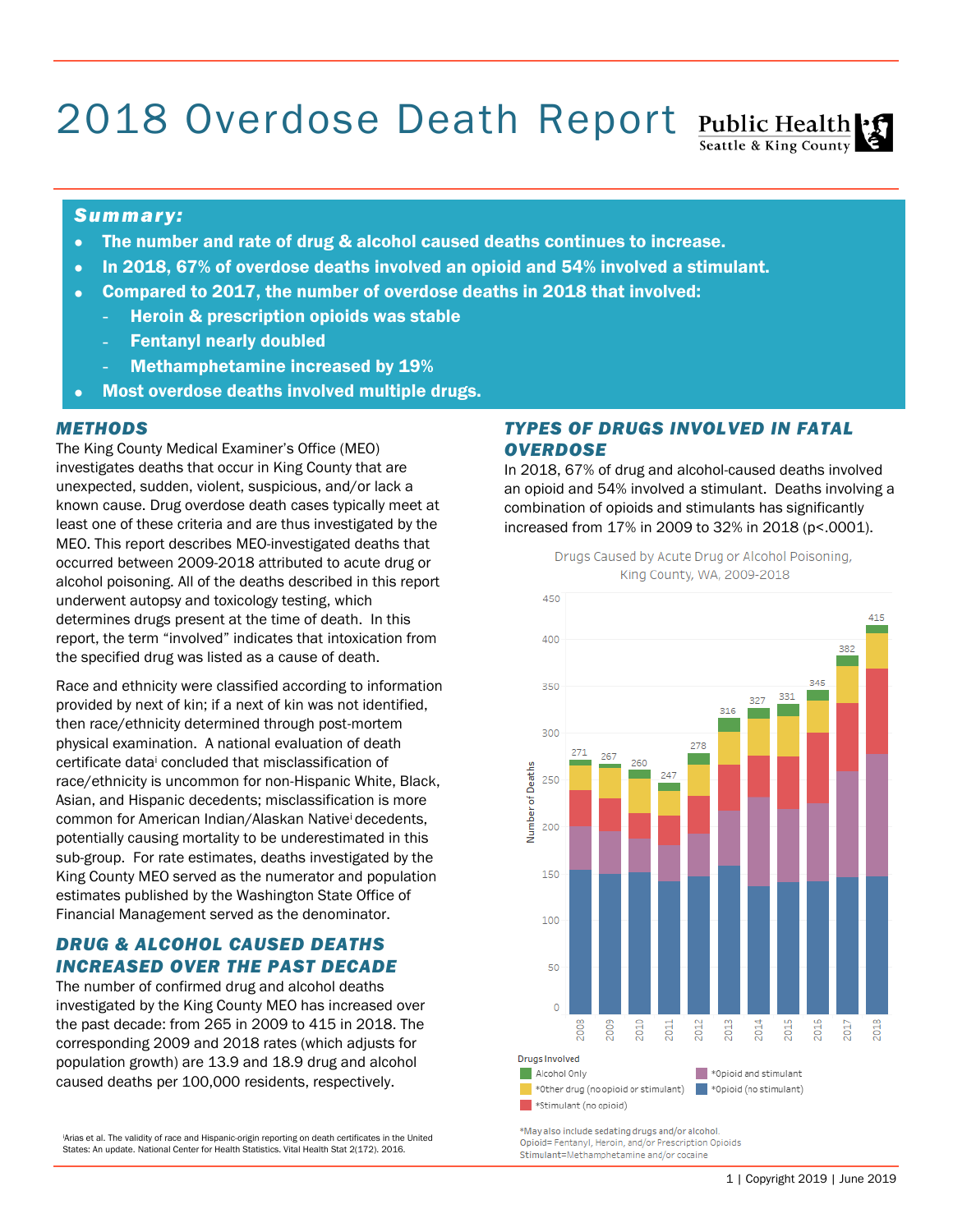2018 overdose deaths not involving opioids or stimulants (11%) were attributed to alcohol poisoning (n=9), noneuphoric drugs (e.g., acetaminophen, n=6), or other medications (e.g., anti-depressants, benzodiazepines, and other depressants, n=31).

Drugs Involved in Confirmed Overdose Deaths (Note: Decedent may be represented in multiple lines)



Note: Across all years, 20-25% of drug overdose deaths also involve alcohol

Opioid-involved overdose deaths: Compared to 2017, the number of heroin and prescription opioid involved deaths was stable. The longer-term trends were more dynamic, with heroin-involved deaths increasing and prescription opioid-involved deaths decreasing. In 2018, 277 deaths involved opioids, including 156 deaths that involved heroin (38% of all alcohol/drug-caused deaths), 100 involved prescription opioids (24% of all alcohol/drug-caused deaths), and 65 involved fentanyl (16% of all alcohol/drugcaused deaths).

Fentanyl-involved overdose deaths: The number of overdose deaths involving fentanyl has substantially increased in recent years, from 23 deaths in 2016, to 33 deaths in 2017, and to 66 deaths in 2018. The majority (82%) of fentanyl overdoses in 2018 were in combination with other drugs: 16 were in combination with other opioids, 24 with stimulants, and 24 with sedating medications. Among fentanyl-involved deaths, pills were found adjacent to 36 decedents, powder adjacent to 11 decedents, and syringes adjacent to 5 decedents.

Stimulant-involved overdose deaths: In 2018, 221 deaths involved stimulants, including 163 deaths (40% of all alcohol/drug-caused deaths) that involved methamphetamine and 86 deaths that involved cocaine (21% of all alcohol/drug-caused deaths). The rate of

methamphetamine--involved deaths has increased significantly from 4.2 to 10.1 deaths per 100,000 between 2009 and 2018.

Alcohol-involved overdose deaths: Similar to prior years, 20% of 2018 drug overdose deaths also involved alcohol and 9 alcohol poisoning deaths occurred.

# *THE MAJORITY OF OVERDOSE DEATHS INVOLVE MULTIPLE DRUG TYPES.*

Of drug or alcohol caused deaths in 2018, 77% involved multiple substances. In this Venn diagram, the ovals and overlapping areas are proportionate to the number of overdoses attributed to the type of drug(s) present at time of death.



#### *DISPARITIES IN OVERDOSE MORTALITY.*

We combined 2017 and 2018 data to enhance the stability of sub-group estimates. Decedent characteristics by drug class and by year can be viewed on the [dashboard.](https://kingcounty.gov/depts/health/examiner/overdose.aspx)

In 2017-2018, two-thirds of drug and alcohol caused deaths occurred among people between the ages of 30 and 59. The rate of drug and alcohol caused deaths among men was twice that estimated for women. Despite constituting less than 1% of the King County population, 16% of all drug and alcohol-caused deaths occurred among people presumed homeless-- that is, they were living on the streets or in a shelter, vehicle, or abandoned building at the time immediately preceding their death.

The estimated rate of drug and alcohol-caused deaths was 4 times greater among American Indian/Alaskan Native than that estimated for (non-Hispanic) whites. Although AI/AN constitute only 0.6% of the King County population<sup>i</sup>,

<sup>i</sup> Washington State Office of Financial Management, Forecasting Division, single year intercensal estimates 2001-2009; 2011 – 2018, Community Health Assessment Tool (CHAT), March 2019.